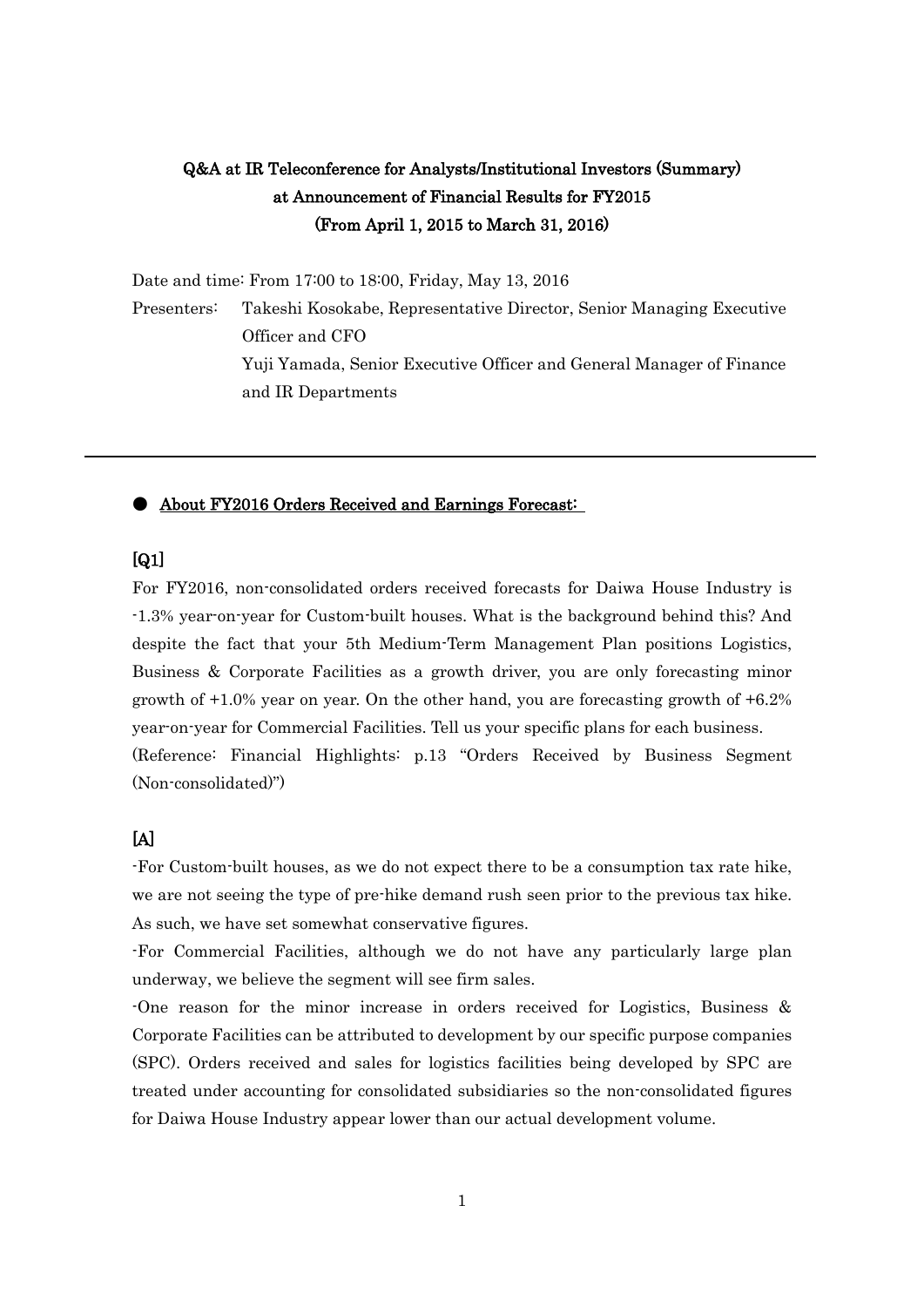### [Q2]

For the gross margin ratio, forecasts for the current fiscal year and actual results from the previous fiscal year are largely unchanged (FY2015: 19.8%; FY2016: 19.7% (forecast)). One would think that, in terms of current market conditions, yen appreciation and declining raw material costs would be a positive for your company while rising labor costs would have a negative impact. What is your outlook on these factors in the short term?

(Reference: Financial Highlights: p. 10 "Business Performance Forecasts for FY2016 (1)", and p. 12 "Business Performance Forecasts for FY2016 (3)")

#### [A]

-In our forecasts for the current fiscal year, we are expecting the gross margin ratio for Construction to improve in business segments excluding Logistics, Business & Corporate Facilities.

-As for Construction for Logistics, Business & Corporate Facilities, we are forecasting the Daiwa House Industry (non-consolidated) gross margin ratio to improve by +1.3%. However, the gross margin ratio for Fujita Corporation was high the previous fiscal year so we are forecasting that it will decline by approximately -1.4%. As such, in total we are forecasting a slightly negative transition in the gross margin ratio.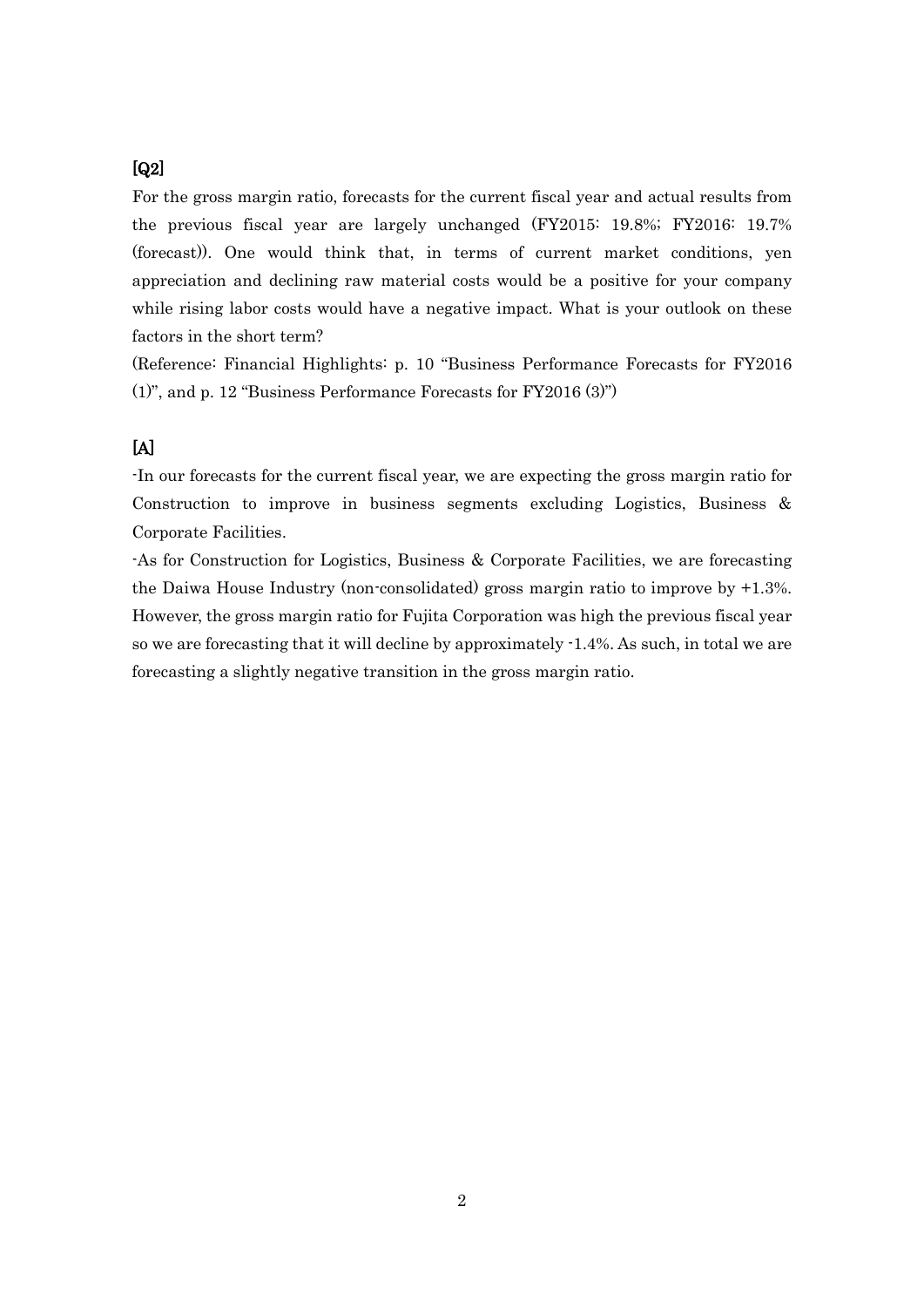#### About the Condominiums Business:

#### [Q3]

About the Condominiums Business, completed inventory had increased as of the end of March 2016 (of 693 units, orders placed for 107 units). Is there a cause for concern such as a lag in sales or other conditions? Also, what is your inventory forecast for the current fiscal year and beyond?

(Reference: Financial Highlights: p. 17 "Condominiums Business")

#### [A]

-We did record a valuation loss for a single property but we have no other struggling properties and thus are not particularly concerned.

-Our forecast for completed condominiums this fiscal year is 2,132 units. This is a decline in inventory compared to the previous fiscal year (3,141 units) so the increase in completed units is in part to secure units for sale for the current fiscal year.

At present, units secured for the upcoming fiscal year and beyond are 2,300 units for FY2017, 1,718 units for FY2018, and just under 2,000 units for FY2019 and beyond.

#### About Other Businesses Segment

#### [Q4]

Compared to FY2015, your FY2016 operating income forecasts attribute the largest increase in income to Other Businesses. What are the factors behind this? (Reference: Financial Highlights: p. 11 "Business Performance Forecasts for FY2016  $(2)$ ")

#### $[A]$

-One factor is that during FY2015 we recorded a lower of cost or market methods (inventories) of 8.9 billion yen for China (Wuxi and Changzhou) under Overseas Business, which is part of the Other Businesses.

-Also, occupancy rates for city hotels operated by our subsidiary Daiwa Royal Co., Ltd. (Daiwa Roynet Hotel, 42 locations nationwide) have been incredibly high due to the impact of inbound demand, and we are reflecting the company's income contributions in our forecasts for the current fiscal year.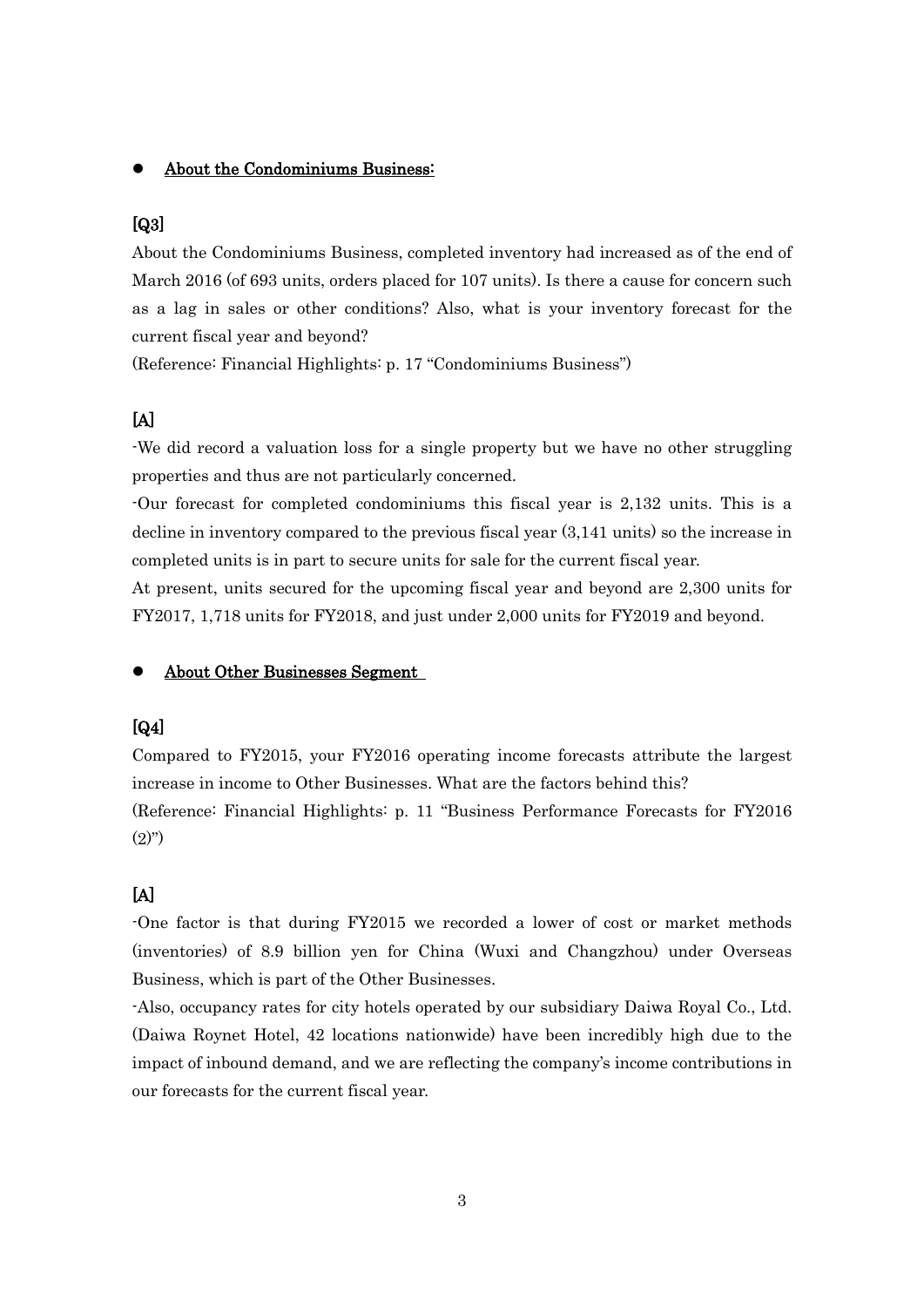## About Real Estate Development Investments (Planned Investments in the 5th Medium-Term Management Plan)

#### [Q5]

About the planned investments in the recently announced 5th Medium-Term Management Plan, can you provide a breakdown of real estate development investments? Also, in which area will you focus your investments overseas? (Reference: 5th Medium-Term Management Plan: p. 11 "Planned Investment")

### $[A]$

-The segment in which we will inject the most capital will be the Logistics, Business & Corporate Facilities business segment with a focus on logistics facilities. As a breakdown of our three-year real estate development investments of 700 billion yen, we are planning to invest 100 billion yen in Rental Housing, 140 billion yen in Commercial Facilities, 360 billion yen in Logistics, Business & Corporate Facilities, and 100 billion yen in Overseas Business.

-Areas for Overseas Business investments will be focused on the U.S.A., Australia and ASEAN.

-Currently, we are not planning any investments in China.

#### About the Operating Environment for Logistics Facilities

### [Q6]

Do you expect demand for logistics facilities to continue to grow?

### [A]

-At least we expect strong demand to continue for the next three years (during the period of our 5th Medium-Term Management Plan) and we are proceeding as per usual with development.

-Growing e-commerce demand is serving as a tailwind for the development of multi-type logistics facilities. Additionally, the land information gathered from our 83 branches and offices located throughout the country and the powerful solutions developed in cooperation with partner companies enable us to further develop investment opportunities in one of our areas of strength, BTS-type (Build-to-Suit/order-made) logistics facilities.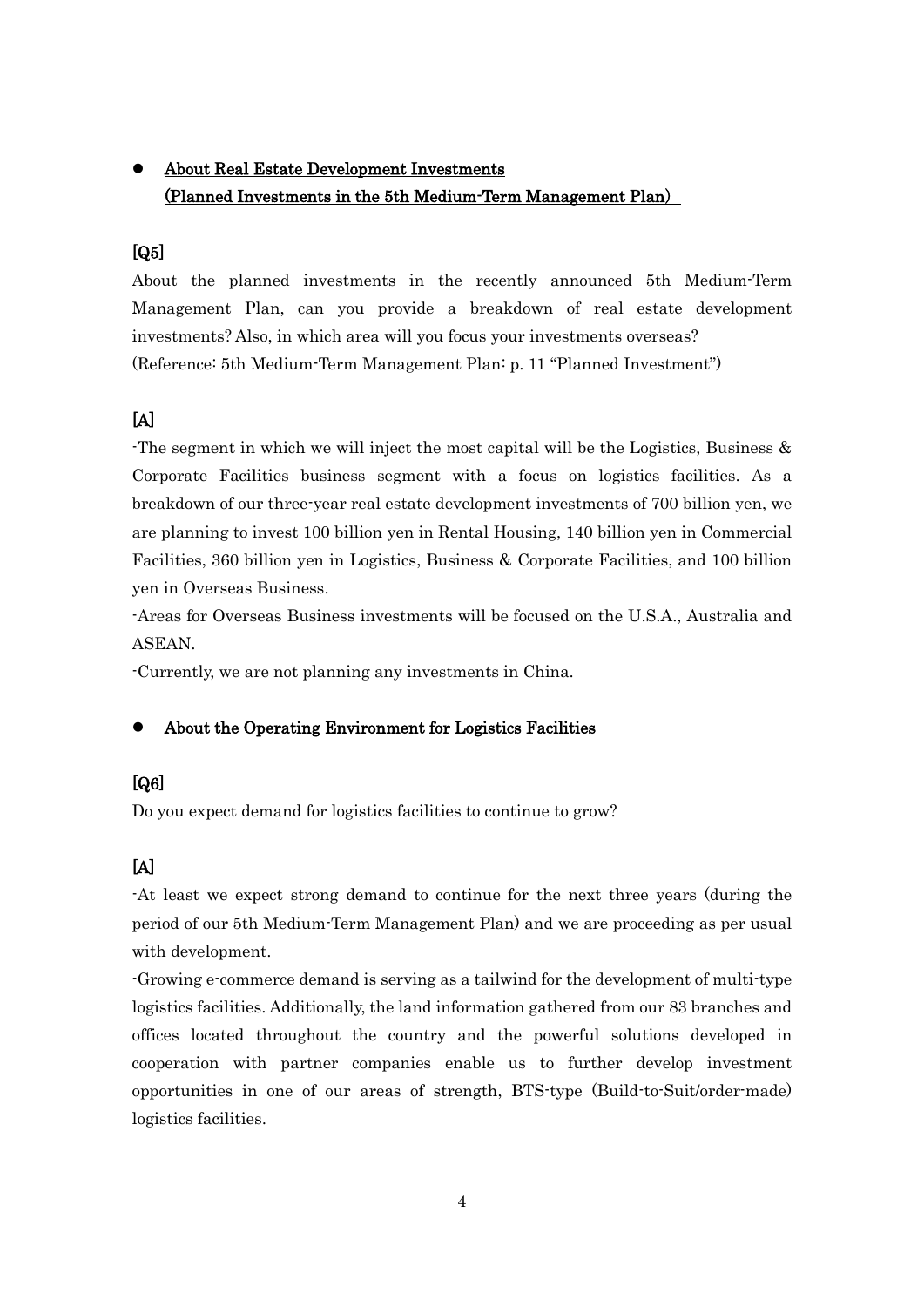# [Q7]

Tell me the results and forecasts for sales of development properties for real estate investments in your 4th Medium-Term Management Plan and 5th Medium-Term Management Plan.

(Reference: Financial Highlights: p. 15 "Capital Investments / Depreciation")

## $[A]$

-During the three-year period of our 4th Medium-Term Management Plan, we conducted real estate development investments of 482 billion yen. During the same three-year period, we recovered 118.1 billion yen in capital from sales of development properties.

- During the three-year period of our 5th Medium-Term Management Plan, we are planning real estate development investments of 700 billion yen, including Overseas Business, and planning on capital recovery of 300 billion yen from sales of development properties.

-Our capital recovery plan of 300 billion yen breaks down as: 1st year: around 90 billion yen, 2nd year: around 90 billion yen, 3rd year: around 120 billion yen.

## About Real Estate Development Investments (Planned Investment for Current Fiscal Year)

# [Q8]

Tell me about the investment amount and an overview for Overseas Business during the current fiscal year.

(Reference: Financial Highlights: "Status of Investment Plan in Financial Highlights for FY2015")

# [A]

The investment amount for Overseas Business will be 40 billion yen with the largest percentage positioned in the U.S.A. We currently have multiple properties under construction, including a 31-story high-rise rental housing project in Chicago.